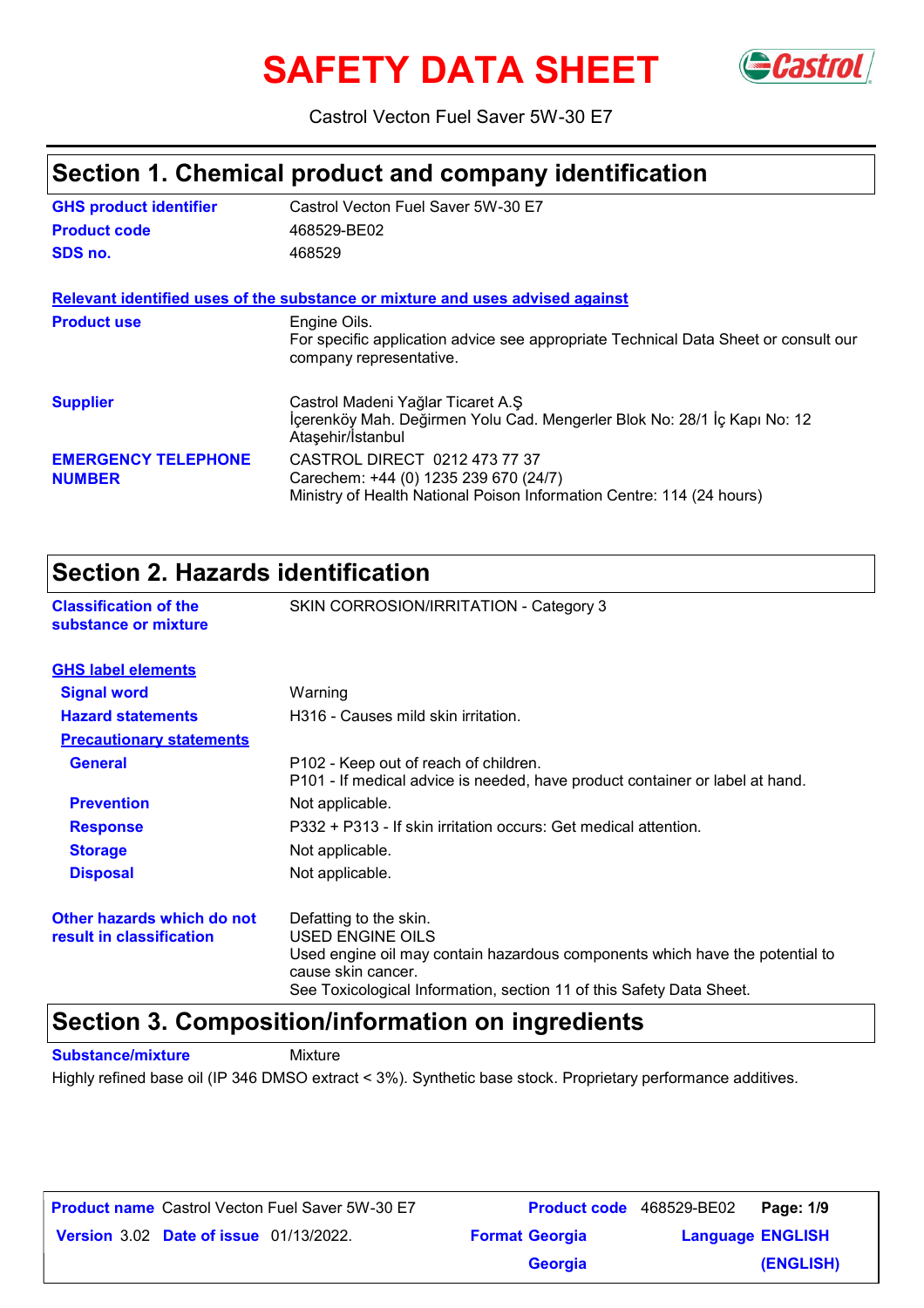# **Section 3. Composition/information on ingredients**

| <b>Ingredient name</b>                                                  | $\frac{9}{6}$ | <b>CAS number</b> |
|-------------------------------------------------------------------------|---------------|-------------------|
| Distillates (petroleum), hydrotreated heavy paraffinic                  | l≥25 - ≤50    | 64742-54-7        |
| Dec-1-ene, homopolymer, hydrogenated Dec-1-ene, oligomers,              | l≥10 - ≤25    | 68037-01-4        |
| hydrogenated                                                            |               |                   |
| Phosphorodithioic acid, mixed O,O-bis(sec-Bu and isooctyl) esters, zinc | 2.5           | 113706-15-3       |
| salts                                                                   |               |                   |
| Long chain alkyl phenol                                                 | ≤3            | Proprietary       |

**There are no additional ingredients present which, within the current knowledge of the supplier and in the concentrations applicable, are classified as hazardous to health or the environment and hence require reporting in this section.**

**Occupational exposure limits, if available, are listed in Section 8.**

### **Section 4. First aid measures**

| <b>Description of necessary first aid measures</b> |                                                                                                                                                                                                                                                                                                                                      |
|----------------------------------------------------|--------------------------------------------------------------------------------------------------------------------------------------------------------------------------------------------------------------------------------------------------------------------------------------------------------------------------------------|
| <b>Inhalation</b>                                  | If inhaled, remove to fresh air. Get medical attention if symptoms occur.                                                                                                                                                                                                                                                            |
| <b>Ingestion</b>                                   | Do not induce vomiting unless directed to do so by medical personnel. Never give<br>anything by mouth to an unconscious person. If unconscious, place in recovery<br>position and get medical attention immediately. Get medical attention if adverse<br>health effects persist or are severe.                                       |
| <b>Skin contact</b>                                | In case of contact, immediately flush skin with plenty of water for at least 15 minutes<br>while removing contaminated clothing and shoes. Wash skin thoroughly with soap<br>and water or use recognised skin cleanser. Wash clothing before reuse. Clean<br>shoes thoroughly before reuse. Get medical attention if symptoms occur. |
| <b>Eye contact</b>                                 | In case of contact, immediately flush eyes with plenty of water for at least 15<br>minutes. Eyelids should be held away from the eyeball to ensure thorough rinsing.<br>Check for and remove any contact lenses. Get medical attention.                                                                                              |
|                                                    | <b>Most important symptoms/effects, acute and delayed</b>                                                                                                                                                                                                                                                                            |
|                                                    | See Section 11 for more detailed information on booth effects and symptoms                                                                                                                                                                                                                                                           |

e Section 11 for more detailed information on health effects and symptoms.

|                                   | Indication of immediate medical attention and special treatment needed, if necessary                                                                                        |
|-----------------------------------|-----------------------------------------------------------------------------------------------------------------------------------------------------------------------------|
| <b>Specific treatments</b>        | No specific treatment.                                                                                                                                                      |
| <b>Notes to physician</b>         | Treatment should in general be symptomatic and directed to relieving any effects.                                                                                           |
| <b>Protection of first-aiders</b> | No action shall be taken involving any personal risk or without suitable training. It<br>may be dangerous to the person providing aid to give mouth-to-mouth resuscitation. |

# **Section 5. Firefighting measures**

| <b>Extinguishing media</b>                               |                                                                                                                                                                                                   |
|----------------------------------------------------------|---------------------------------------------------------------------------------------------------------------------------------------------------------------------------------------------------|
| <b>Suitable extinguishing</b><br>media                   | In case of fire, use foam, dry chemical or carbon dioxide extinguisher or spray.                                                                                                                  |
| <b>Unsuitable extinguishing</b><br>media                 | Do not use water jet.                                                                                                                                                                             |
| <b>Specific hazards arising</b><br>from the chemical     | In a fire or if heated, a pressure increase will occur and the container may burst.                                                                                                               |
| <b>Hazardous thermal</b><br>decomposition products       | Combustion products may include the following:<br>carbon oxides (CO, CO <sub>2</sub> ) (carbon monoxide, carbon dioxide)                                                                          |
| <b>Special protective actions</b><br>for fire-fighters   | Promptly isolate the scene by removing all persons from the vicinity of the incident if<br>there is a fire. No action shall be taken involving any personal risk or without<br>suitable training. |
| <b>Special protective</b><br>equipment for fire-fighters | Fire-fighters should wear positive pressure self-contained breathing apparatus<br>(SCBA) and full turnout gear.                                                                                   |

| <b>Product name</b> Castrol Vecton Fuel Saver 5W-30 E7 |                       | Product code 468529-BE02 | Page: 2/9 |
|--------------------------------------------------------|-----------------------|--------------------------|-----------|
| <b>Version 3.02 Date of issue 01/13/2022.</b>          | <b>Format Georgia</b> | <b>Language ENGLISH</b>  |           |
|                                                        | <b>Georgia</b>        |                          | (ENGLISH) |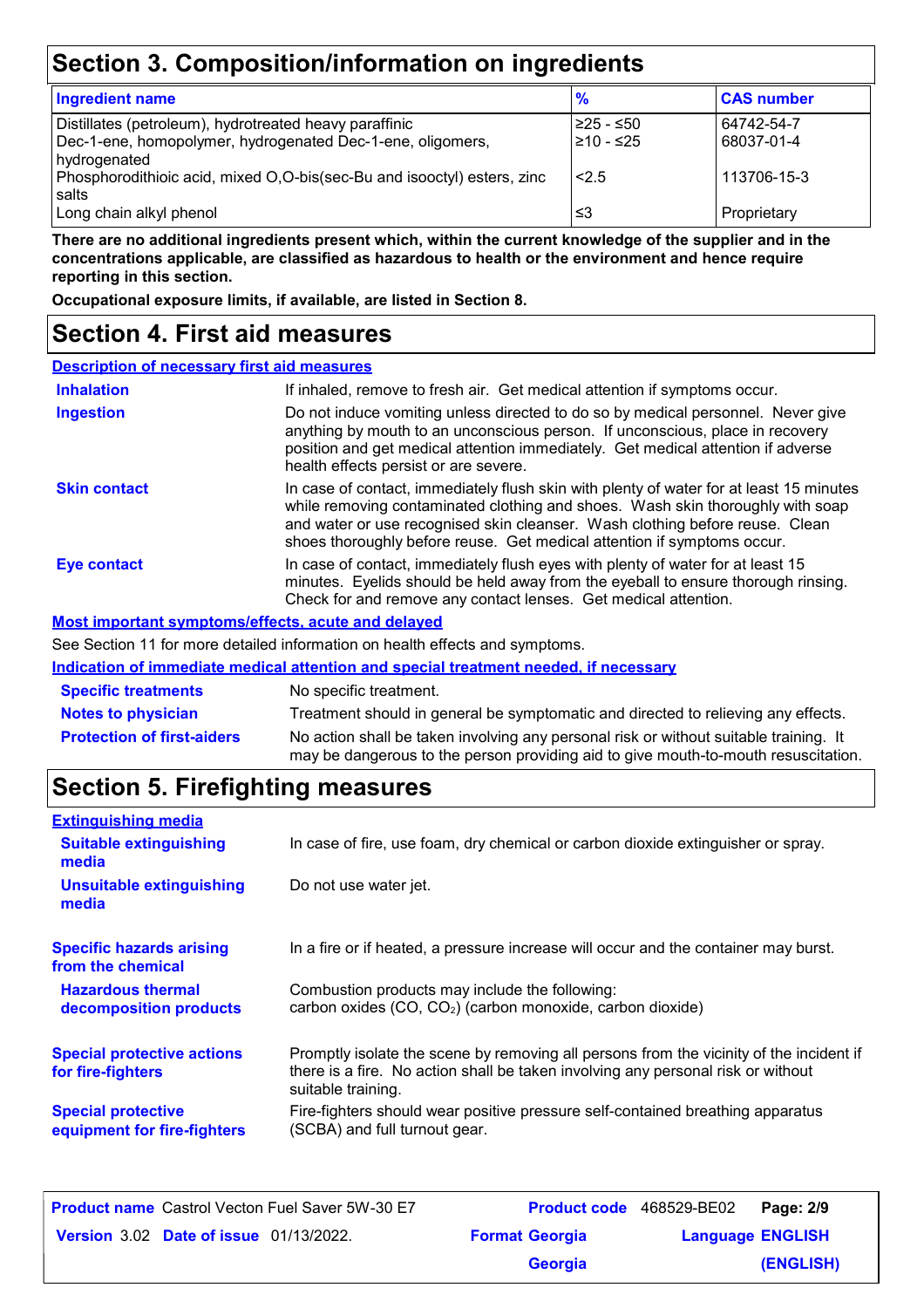# **Section 6. Accidental release measures**

|                                                      | Personal precautions, protective equipment and emergency procedures                                                                                                                                                                                                                                                                                                                                                                  |
|------------------------------------------------------|--------------------------------------------------------------------------------------------------------------------------------------------------------------------------------------------------------------------------------------------------------------------------------------------------------------------------------------------------------------------------------------------------------------------------------------|
| For non-emergency<br>personnel                       | No action shall be taken involving any personal risk or without suitable training.<br>Evacuate surrounding areas. Keep unnecessary and unprotected personnel from<br>entering. Do not touch or walk through spilt material. Avoid breathing vapour or<br>mist. Provide adequate ventilation. Put on appropriate personal protective<br>equipment. Floors may be slippery; use care to avoid falling. Contact emergency<br>personnel. |
| For emergency responders                             | Entry into a confined space or poorly ventilated area contaminated with vapour, mist<br>or fume is extremely hazardous without the correct respiratory protective equipment<br>and a safe system of work. Wear self-contained breathing apparatus. Wear a<br>suitable chemical protective suit. Chemical resistant boots. See also the<br>information in "For non-emergency personnel".                                              |
| <b>Environmental precautions</b>                     | Avoid dispersal of spilt material and runoff and contact with soil, waterways, drains<br>and sewers. Inform the relevant authorities if the product has caused environmental<br>pollution (sewers, waterways, soil or air).                                                                                                                                                                                                          |
| Methods and material for containment and cleaning up |                                                                                                                                                                                                                                                                                                                                                                                                                                      |

| <b>Small spill</b> | Stop leak if without risk. Move containers from spill area. Absorb with an inert<br>material and place in an appropriate waste disposal container. Dispose of via a<br>licensed waste disposal contractor.                                                                                                                                                                                                                                                                                                               |
|--------------------|--------------------------------------------------------------------------------------------------------------------------------------------------------------------------------------------------------------------------------------------------------------------------------------------------------------------------------------------------------------------------------------------------------------------------------------------------------------------------------------------------------------------------|
| <b>Large spill</b> | Stop leak if without risk. Move containers from spill area. Approach the release<br>from upwind. Prevent entry into sewers, water courses, basements or confined<br>areas. Contain and collect spillage with non-combustible, absorbent material e.g.<br>sand, earth, vermiculite or diatomaceous earth and place in container for disposal<br>according to local regulations. Contaminated absorbent material may pose the<br>same hazard as the spilt product. Dispose of via a licensed waste disposal<br>contractor. |

# **Section 7. Handling and storage**

#### **Precautions for safe handling**

| <b>Protective measures</b>                                                       | Put on appropriate personal protective equipment (see Section 8). Do not ingest.<br>Avoid contact with eyes, skin and clothing. Avoid breathing vapour or mist. Keep in<br>the original container or an approved alternative made from a compatible material,<br>kept tightly closed when not in use. Empty containers retain product residue and<br>can be hazardous. Do not reuse container.                                                                                                                                                                                                 |
|----------------------------------------------------------------------------------|------------------------------------------------------------------------------------------------------------------------------------------------------------------------------------------------------------------------------------------------------------------------------------------------------------------------------------------------------------------------------------------------------------------------------------------------------------------------------------------------------------------------------------------------------------------------------------------------|
| <b>Advice on general</b><br>occupational hygiene                                 | Eating, drinking and smoking should be prohibited in areas where this material is<br>handled, stored and processed. Wash thoroughly after handling. Remove<br>contaminated clothing and protective equipment before entering eating areas. See<br>also Section 8 for additional information on hygiene measures.                                                                                                                                                                                                                                                                               |
| <b>Conditions for safe storage,</b><br>including any<br><b>incompatibilities</b> | Store in accordance with local regulations. Store in original container protected<br>from direct sunlight in a dry, cool and well-ventilated area, away from incompatible<br>materials (see Section 10) and food and drink. Keep container tightly closed and<br>sealed until ready for use. Store and use only in equipment/containers designed for<br>use with this product. Containers that have been opened must be carefully resealed<br>and kept upright to prevent leakage. Do not store in unlabelled containers. Use<br>appropriate containment to avoid environmental contamination. |
| <b>Not suitable</b>                                                              | Prolonged exposure to elevated temperature.                                                                                                                                                                                                                                                                                                                                                                                                                                                                                                                                                    |

| <b>Product name</b> Castrol Vecton Fuel Saver 5W-30 E7 |                       | <b>Product code</b> 468529-BE02 | Page: 3/9 |
|--------------------------------------------------------|-----------------------|---------------------------------|-----------|
| <b>Version 3.02 Date of issue 01/13/2022.</b>          | <b>Format Georgia</b> | <b>Language ENGLISH</b>         |           |
|                                                        | <b>Georgia</b>        |                                 | (ENGLISH) |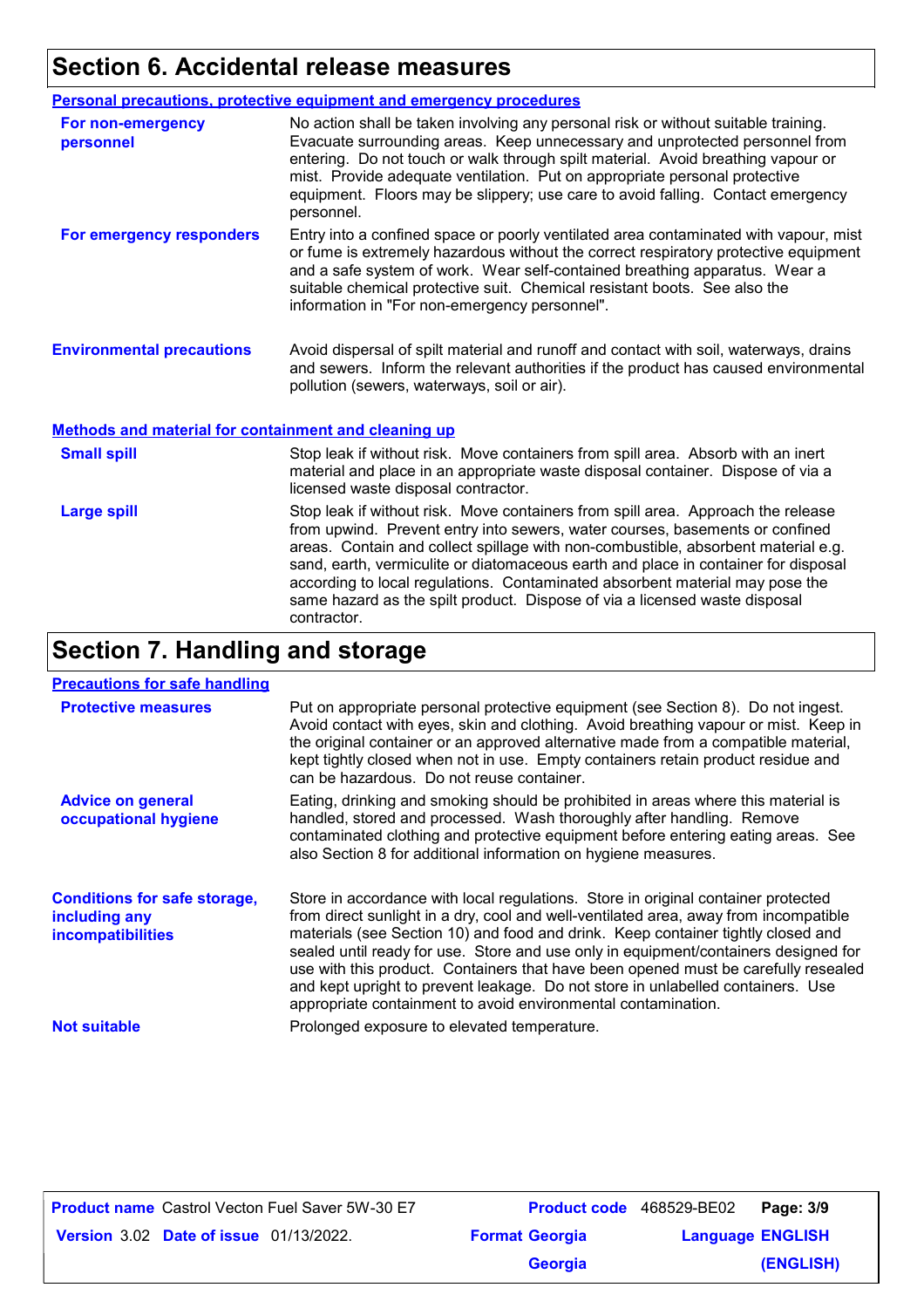# **Section 8. Exposure controls/personal protection**

#### **Control parameters**

#### **Occupational exposure limits**

None.

| <b>Appropriate engineering</b><br>controls | Provide exhaust ventilation or other engineering controls to keep the relevant<br>airborne concentrations below their respective occupational exposure limits.<br>All activities involving chemicals should be assessed for their risks to health, to<br>ensure exposures are adequately controlled. Personal protective equipment should<br>only be considered after other forms of control measures (e.g. engineering controls)<br>have been suitably evaluated. Personal protective equipment should conform to<br>appropriate standards, be suitable for use, be kept in good condition and properly<br>maintained.<br>Your supplier of personal protective equipment should be consulted for advice on<br>selection and appropriate standards. For further information contact your national<br>organisation for standards. |
|--------------------------------------------|----------------------------------------------------------------------------------------------------------------------------------------------------------------------------------------------------------------------------------------------------------------------------------------------------------------------------------------------------------------------------------------------------------------------------------------------------------------------------------------------------------------------------------------------------------------------------------------------------------------------------------------------------------------------------------------------------------------------------------------------------------------------------------------------------------------------------------|
|                                            | The final choice of protective equipment will depend upon a risk assessment. It is<br>important to ensure that all items of personal protective equipment are compatible.                                                                                                                                                                                                                                                                                                                                                                                                                                                                                                                                                                                                                                                        |
| <b>Environmental exposure</b><br>controls  | Emissions from ventilation or work process equipment should be checked to ensure<br>they comply with the requirements of environmental protection legislation. In some<br>cases, fume scrubbers, filters or engineering modifications to the process<br>equipment will be necessary to reduce emissions to acceptable levels.                                                                                                                                                                                                                                                                                                                                                                                                                                                                                                    |
| <b>Individual protection measures</b>      |                                                                                                                                                                                                                                                                                                                                                                                                                                                                                                                                                                                                                                                                                                                                                                                                                                  |
| <b>Hygiene measures</b>                    | Wash hands, forearms and face thoroughly after handling chemical products, before<br>eating, smoking and using the lavatory and at the end of the working period.<br>Appropriate techniques should be used to remove potentially contaminated clothing.<br>Wash contaminated clothing before reusing. Ensure that eyewash stations and<br>safety showers are close to the workstation location.                                                                                                                                                                                                                                                                                                                                                                                                                                  |
| <b>Eye/face protection</b>                 | Safety glasses with side shields.                                                                                                                                                                                                                                                                                                                                                                                                                                                                                                                                                                                                                                                                                                                                                                                                |
| <b>Skin protection</b>                     |                                                                                                                                                                                                                                                                                                                                                                                                                                                                                                                                                                                                                                                                                                                                                                                                                                  |
| <b>Hand protection</b>                     | Wear protective gloves if prolonged or repeated contact is likely. Wear chemical<br>resistant gloves. Recommended: Nitrile gloves. The correct choice of protective<br>gloves depends upon the chemicals being handled, the conditions of work and use,<br>and the condition of the gloves (even the best chemically resistant glove will break<br>down after repeated chemical exposures). Most gloves provide only a short time of<br>protection before they must be discarded and replaced. Because specific work<br>environments and material handling practices vary, safety procedures should be<br>developed for each intended application. Gloves should therefore be chosen in<br>consultation with the supplier/manufacturer and with a full assessment of the<br>working conditions.                                  |
| <b>Body protection</b>                     | Use of protective clothing is good industrial practice.<br>Personal protective equipment for the body should be selected based on the task<br>being performed and the risks involved and should be approved by a specialist<br>before handling this product.<br>Cotton or polyester/cotton overalls will only provide protection against light<br>superficial contamination that will not soak through to the skin. Overalls should be<br>laundered on a regular basis. When the risk of skin exposure is high (e.g. when<br>cleaning up spillages or if there is a risk of splashing) then chemical resistant aprons<br>and/or impervious chemical suits and boots will be required.                                                                                                                                            |
| <b>Respiratory protection</b>              | In case of insufficient ventilation, wear suitable respiratory equipment.<br>The correct choice of respiratory protection depends upon the chemicals being<br>handled, the conditions of work and use, and the condition of the respiratory<br>equipment. Safety procedures should be developed for each intended application.<br>Respiratory protection equipment should therefore be chosen in consultation with<br>the supplier/manufacturer and with a full assessment of the working conditions.                                                                                                                                                                                                                                                                                                                            |

| <b>Product name</b> Castrol Vecton Fuel Saver 5W-30 E7 |                       | Product code 468529-BE02 | Page: 4/9 |
|--------------------------------------------------------|-----------------------|--------------------------|-----------|
| <b>Version 3.02 Date of issue 01/13/2022.</b>          | <b>Format Georgia</b> | <b>Language ENGLISH</b>  |           |
|                                                        | <b>Georgia</b>        |                          | (ENGLISH) |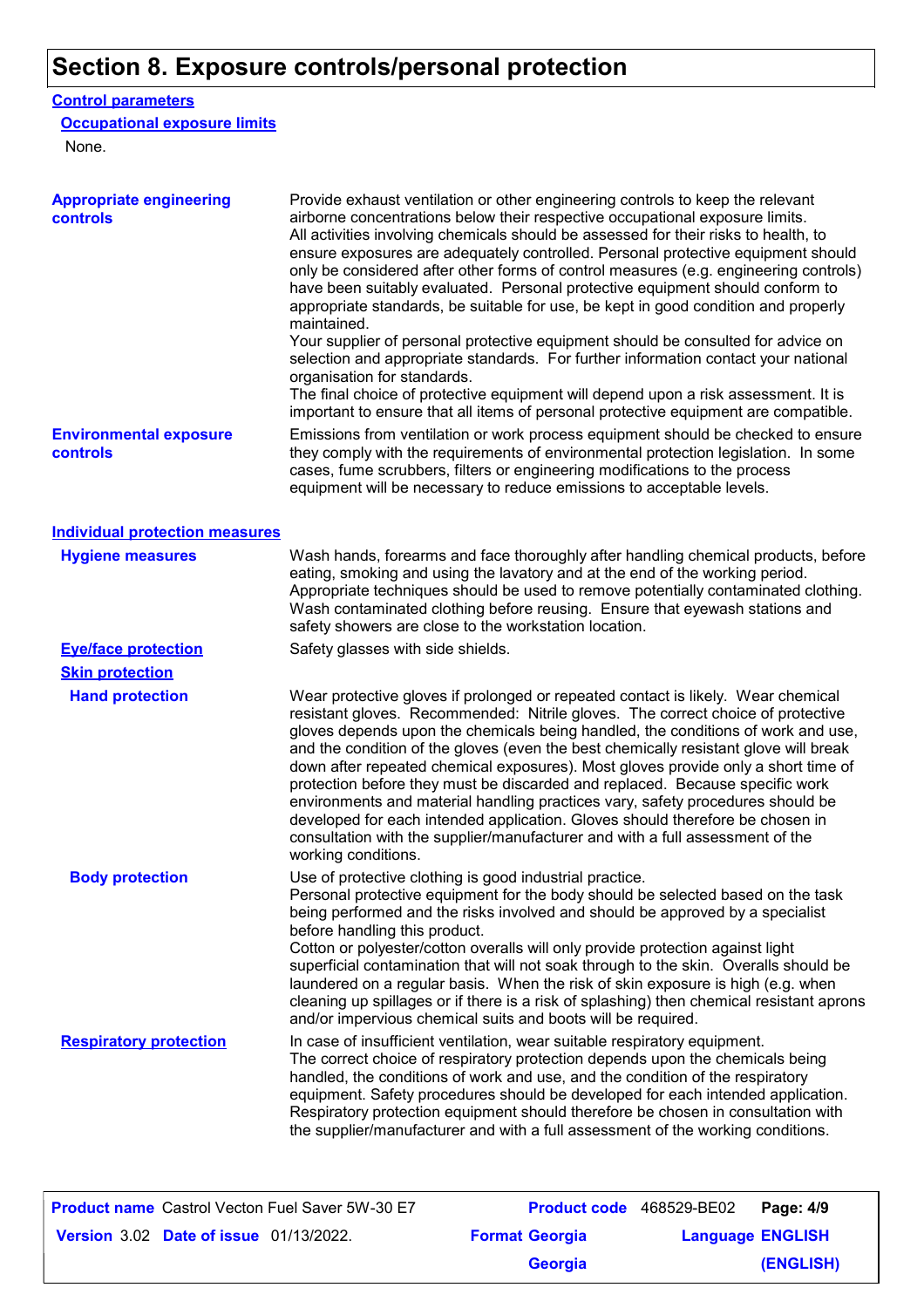# **Section 9. Physical and chemical properties**

The conditions of measurement of all properties are at standard temperature and pressure unless otherwise indicated.

| <b>Appearance</b>                                                 |                                                |                         |
|-------------------------------------------------------------------|------------------------------------------------|-------------------------|
| <b>Physical state</b>                                             | Liquid.                                        |                         |
| <b>Colour</b>                                                     | Amber. [Light]                                 |                         |
| <b>Odour</b>                                                      | Not available.                                 |                         |
| <b>Odour threshold</b>                                            | Not available.                                 |                         |
| рH                                                                | Not applicable.                                |                         |
| <b>Melting point</b>                                              | Not available.                                 |                         |
| <b>Boiling point, initial boiling</b><br>point, and boiling range | Not available.                                 |                         |
| <b>Flash point</b>                                                | Closed cup: $220^{\circ}$ C (428 $^{\circ}$ F) |                         |
| <b>Evaporation rate</b>                                           | Not available.                                 |                         |
| <b>Flammability</b>                                               | Not applicable. Based on - Physical state      |                         |
| Lower and upper explosion<br>limit/flammability limit             | Not available.                                 |                         |
| <b>Vapour pressure</b>                                            |                                                | Vapour Pressure at 20°C |

| <b>Vapour pressure</b>         |                                                                                      |        |         | Vapour Pressure at 20°C |          |     | Vapour pressure at 50°C |
|--------------------------------|--------------------------------------------------------------------------------------|--------|---------|-------------------------|----------|-----|-------------------------|
|                                | <b>Ingredient name</b>                                                               | mm Hg  | kPa     | <b>Method</b>           | mm<br>Hg | kPa | <b>Method</b>           |
|                                | Distillates (petroleum),<br>hydrotreated heavy<br>paraffinic                         | 0.08   | < 0.011 | <b>ASTM D 5191</b>      |          |     |                         |
|                                | Distillates (petroleum),<br>hydrotreated heavy<br>paraffinic                         | <0.08  | < 0.011 | <b>ASTM D 5191</b>      |          |     |                         |
|                                | Dec-1-ene,<br>homopolymer,<br>hydrogenated Dec-<br>1-ene, oligomers,<br>hydrogenated | 0      | 10      | <b>ASTME</b><br>1194-87 |          |     |                         |
|                                | Distillates (petroleum),<br>solvent-dewaxed heavy<br>paraffinic                      | < 0.08 | < 0.011 | <b>ASTM D 5191</b>      |          |     |                         |
| <b>Relative vapour density</b> | Not available.                                                                       |        |         |                         |          |     |                         |
| <b>Relative density</b>        | Not available.                                                                       |        |         |                         |          |     |                         |
| <b>Density</b>                 | <1000 kg/m <sup>3</sup> (<1 g/cm <sup>3</sup> ) at 15°C                              |        |         |                         |          |     |                         |

insoluble in water.

Not available.

| octanol/water                    |                                                                                                                                             |            |                |                     |  |
|----------------------------------|---------------------------------------------------------------------------------------------------------------------------------------------|------------|----------------|---------------------|--|
| <b>Auto-ignition temperature</b> | <b>Ingredient name</b>                                                                                                                      | °C         | ۰F             | <b>Method</b>       |  |
|                                  | Dec-1-ene, homopolymer,<br>hydrogenated Dec-1-ene, oligomers,<br>hydrogenated                                                               | 343 to 369 | 649.4 to 696.2 | <b>LASTM D 2159</b> |  |
| <b>Decomposition temperature</b> | Not available.                                                                                                                              |            |                |                     |  |
| <b>Viscosity</b>                 | Kinematic: 72.4 mm <sup>2</sup> /s (72.4 cSt) at $40^{\circ}$ C<br>Kinematic: 11.9 to 12.44 mm <sup>2</sup> /s (11.9 to 12.44 cSt) at 100°C |            |                |                     |  |
| <b>Particle characteristics</b>  |                                                                                                                                             |            |                |                     |  |
| <b>Median particle size</b>      | Not applicable.                                                                                                                             |            |                |                     |  |

**Date of issue** 01/13/2022. **Version** 3.02 **Format Georgia Language Product name** Castrol Vecton Fuel Saver 5W-30 E7 **Product code** 468529-BE02 **Page: 5/9** 

**Partition coefficient: n-**

**Solubility**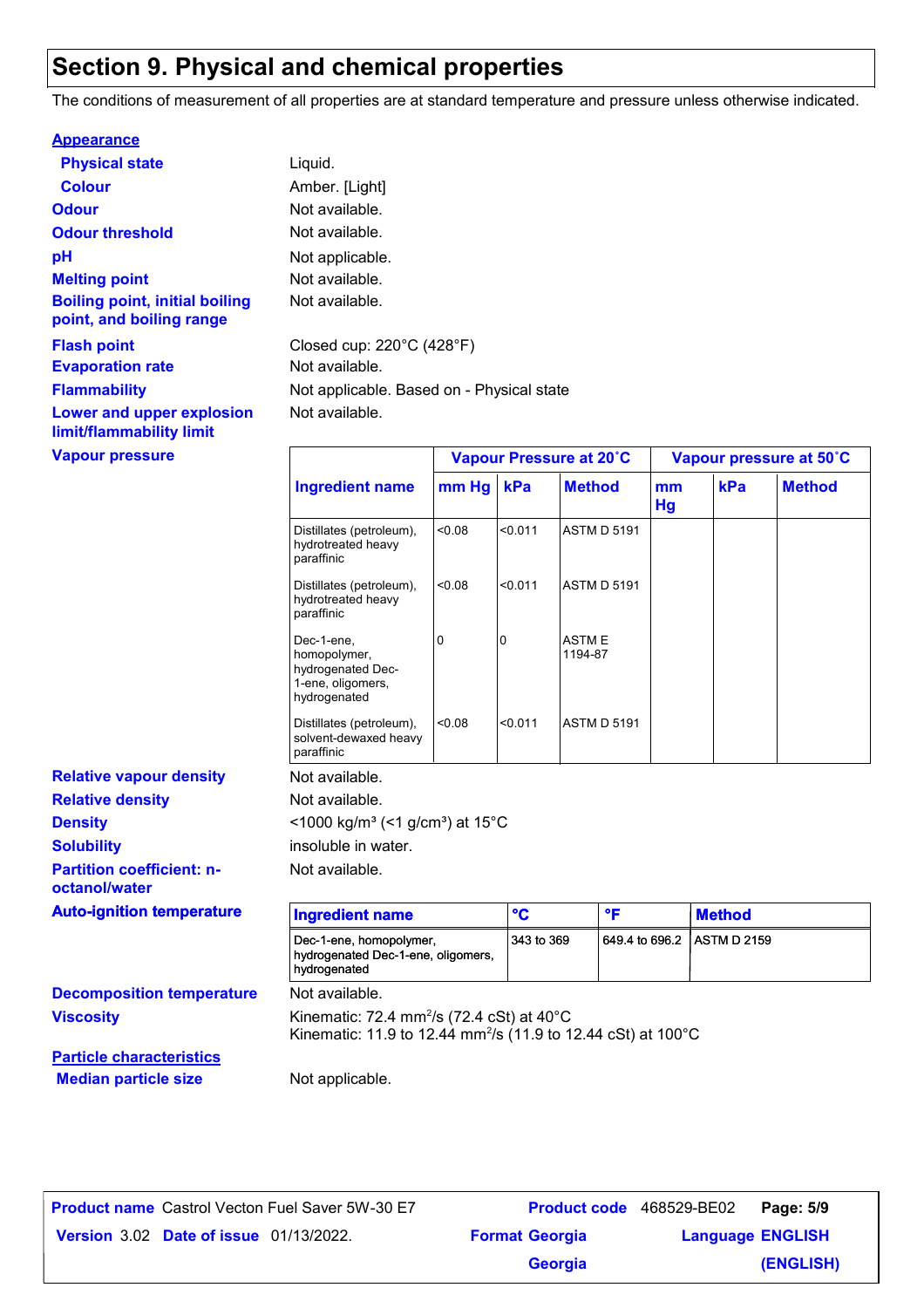# **Section 10. Stability and reactivity**

| <b>Reactivity</b>                                   | No specific test data available for this product. Refer to Conditions to avoid and<br>Incompatible materials for additional information.                                   |
|-----------------------------------------------------|----------------------------------------------------------------------------------------------------------------------------------------------------------------------------|
| <b>Chemical stability</b>                           | The product is stable.                                                                                                                                                     |
| <b>Possibility of hazardous</b><br><b>reactions</b> | Under normal conditions of storage and use, hazardous reactions will not occur.<br>Under normal conditions of storage and use, hazardous polymerisation will not<br>occur. |
| <b>Conditions to avoid</b>                          | Avoid all possible sources of ignition (spark or flame).                                                                                                                   |
| <b>Incompatible materials</b>                       | Reactive or incompatible with the following materials: oxidising materials.                                                                                                |
| <b>Hazardous decomposition</b><br>products          | Under normal conditions of storage and use, hazardous decomposition products<br>should not be produced.                                                                    |
|                                                     |                                                                                                                                                                            |

### **Section 11. Toxicological information**

#### **Information on toxicological effects**

#### **Specific target organ toxicity (repeated exposure)**

| <b>Name</b>             | <b>Category</b> | <b>Route of</b><br>exposure | <b>Target organs</b>     |
|-------------------------|-----------------|-----------------------------|--------------------------|
| Long chain alkyl phenol | Category 2      | $\overline{\phantom{0}}$    | $\overline{\phantom{0}}$ |

#### **Aspiration hazard**

| <b>Name</b>                                                | <b>Result</b>                         |
|------------------------------------------------------------|---------------------------------------|
| Distillates (petroleum), hydrotreated heavy paraffinic     | <b>ASPIRATION HAZARD - Category 1</b> |
| Dec-1-ene, homopolymer, hydrogenated Dec-1-ene, oligomers, | <b>ASPIRATION HAZARD - Category 1</b> |
| hydrogenated                                               |                                       |

| <b>Information on likely routes</b><br>of exposure | Routes of entry anticipated: Dermal, Inhalation.                                                    |
|----------------------------------------------------|-----------------------------------------------------------------------------------------------------|
| <b>Potential acute health effects</b>              |                                                                                                     |
| <b>Eye contact</b>                                 | No known significant effects or critical hazards.                                                   |
| <b>Inhalation</b>                                  | Vapour inhalation under ambient conditions is not normally a problem due to low<br>vapour pressure. |
| <b>Skin contact</b>                                | Causes mild skin irritation. Defatting to the skin.                                                 |
| <b>Ingestion</b>                                   | Irritating to mouth, throat and stomach.                                                            |
|                                                    | <b>Symptoms related to the physical, chemical and toxicological characteristics</b>                 |
| <b>Eye contact</b>                                 | Adverse symptoms may include the following:<br>pain or irritation<br>watering<br>redness            |
| <b>Inhalation</b>                                  | No specific data.                                                                                   |
| <b>Skin contact</b>                                | Adverse symptoms may include the following:<br>irritation<br>redness<br>dryness<br>cracking         |
| <b>Ingestion</b>                                   | No specific data.                                                                                   |
|                                                    |                                                                                                     |

| <b>Product name</b> Castrol Vecton Fuel Saver 5W-30 E7 |                       | Product code 468529-BE02 | Page: 6/9 |
|--------------------------------------------------------|-----------------------|--------------------------|-----------|
| <b>Version 3.02 Date of issue 01/13/2022.</b>          | <b>Format Georgia</b> | <b>Language ENGLISH</b>  |           |
|                                                        | <b>Georgia</b>        |                          | (ENGLISH) |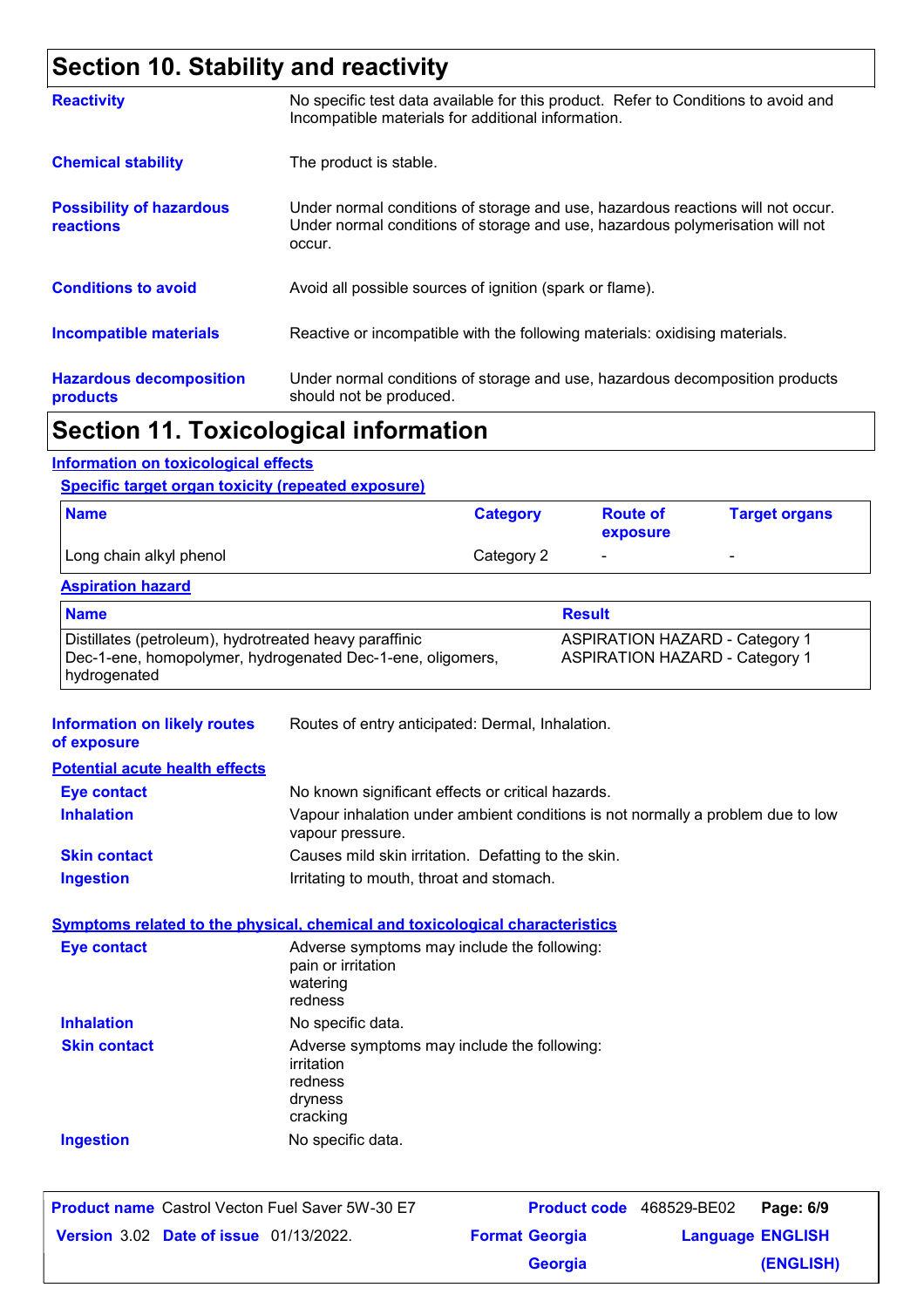# **Section 11. Toxicological information**

#### **Delayed and immediate effects as well as chronic effects from short and long-term exposure**

| <b>Inhalation</b>                       | Overexposure to the inhalation of airborne droplets or aerosols may cause irritation<br>of the respiratory tract.                                                                                                                                                                                                                                                                                           |
|-----------------------------------------|-------------------------------------------------------------------------------------------------------------------------------------------------------------------------------------------------------------------------------------------------------------------------------------------------------------------------------------------------------------------------------------------------------------|
| <b>Potential chronic health effects</b> |                                                                                                                                                                                                                                                                                                                                                                                                             |
| <b>General</b>                          | USED ENGINE OILS<br>Combustion products resulting from the operation of internal combustion engines<br>contaminate engine oils during use. Used engine oil may contain hazardous<br>components which have the potential to cause skin cancer. Frequent or prolonged<br>contact with all types and makes of used engine oil must therefore be avoided and a<br>high standard of personal hygiene maintained. |
| <b>Carcinogenicity</b>                  | No known significant effects or critical hazards.                                                                                                                                                                                                                                                                                                                                                           |
| <b>Mutagenicity</b>                     | No known significant effects or critical hazards.                                                                                                                                                                                                                                                                                                                                                           |
| <b>Teratogenicity</b>                   | No known significant effects or critical hazards.                                                                                                                                                                                                                                                                                                                                                           |
| <b>Developmental effects</b>            | No known significant effects or critical hazards.                                                                                                                                                                                                                                                                                                                                                           |
| <b>Fertility effects</b>                | No known significant effects or critical hazards.                                                                                                                                                                                                                                                                                                                                                           |

#### **Numerical measures of toxicity**

#### **Acute toxicity estimates**

| <b>Route</b> | <b>ATE value</b> |
|--------------|------------------|
| Oral         | 92437.43 mg/kg   |

# **Section 12. Ecological information**

**Environmental effects** No known significant effects or critical hazards.

#### **Persistence and degradability**

Not expected to be rapidly degradable.

#### **Bioaccumulative potential**

This product is not expected to bioaccumulate through food chains in the environment.

| <b>Mobility in soil</b>             |                                                                                                                           |
|-------------------------------------|---------------------------------------------------------------------------------------------------------------------------|
| <b>Mobility</b>                     | Spillages may penetrate the soil causing ground water contamination.                                                      |
| <b>Other ecological information</b> | Spills may form a film on water surfaces causing physical damage to organisms.<br>Oxygen transfer could also be impaired. |

# **Section 13. Disposal considerations**

| <b>Disposal methods</b><br>foul sewer but processed in a suitable effluent treatment plant. Dispose of surplus<br>and non-recyclable products via a licensed waste disposal contractor. Disposal of<br>material and its container must be disposed of in a safe way. Care should be taken<br>when handling emptied containers that have not been cleaned or rinsed out. Empty<br>containers or liners may retain some product residues. Avoid dispersal of spilt<br>material and runoff and contact with soil, waterways, drains and sewers. | The generation of waste should be avoided or minimised wherever possible.<br>Significant quantities of waste product residues should not be disposed of via the<br>this product, solutions and any by-products should at all times comply with the<br>requirements of environmental protection and waste disposal legislation and any<br>regional local authority requirements. Waste packaging should be recycled.<br>Incineration or landfill should only be considered when recycling is not feasible. This |                                 |                         |
|----------------------------------------------------------------------------------------------------------------------------------------------------------------------------------------------------------------------------------------------------------------------------------------------------------------------------------------------------------------------------------------------------------------------------------------------------------------------------------------------------------------------------------------------|----------------------------------------------------------------------------------------------------------------------------------------------------------------------------------------------------------------------------------------------------------------------------------------------------------------------------------------------------------------------------------------------------------------------------------------------------------------------------------------------------------------|---------------------------------|-------------------------|
| <b>Product name</b> Castrol Vecton Fuel Saver 5W-30 E7                                                                                                                                                                                                                                                                                                                                                                                                                                                                                       |                                                                                                                                                                                                                                                                                                                                                                                                                                                                                                                | <b>Product code</b> 468529-BE02 | Page: 7/9               |
| <b>Version 3.02 Date of issue 01/13/2022.</b>                                                                                                                                                                                                                                                                                                                                                                                                                                                                                                | <b>Format Georgia</b>                                                                                                                                                                                                                                                                                                                                                                                                                                                                                          |                                 | <b>Language ENGLISH</b> |

**Georgia**

**(ENGLISH)**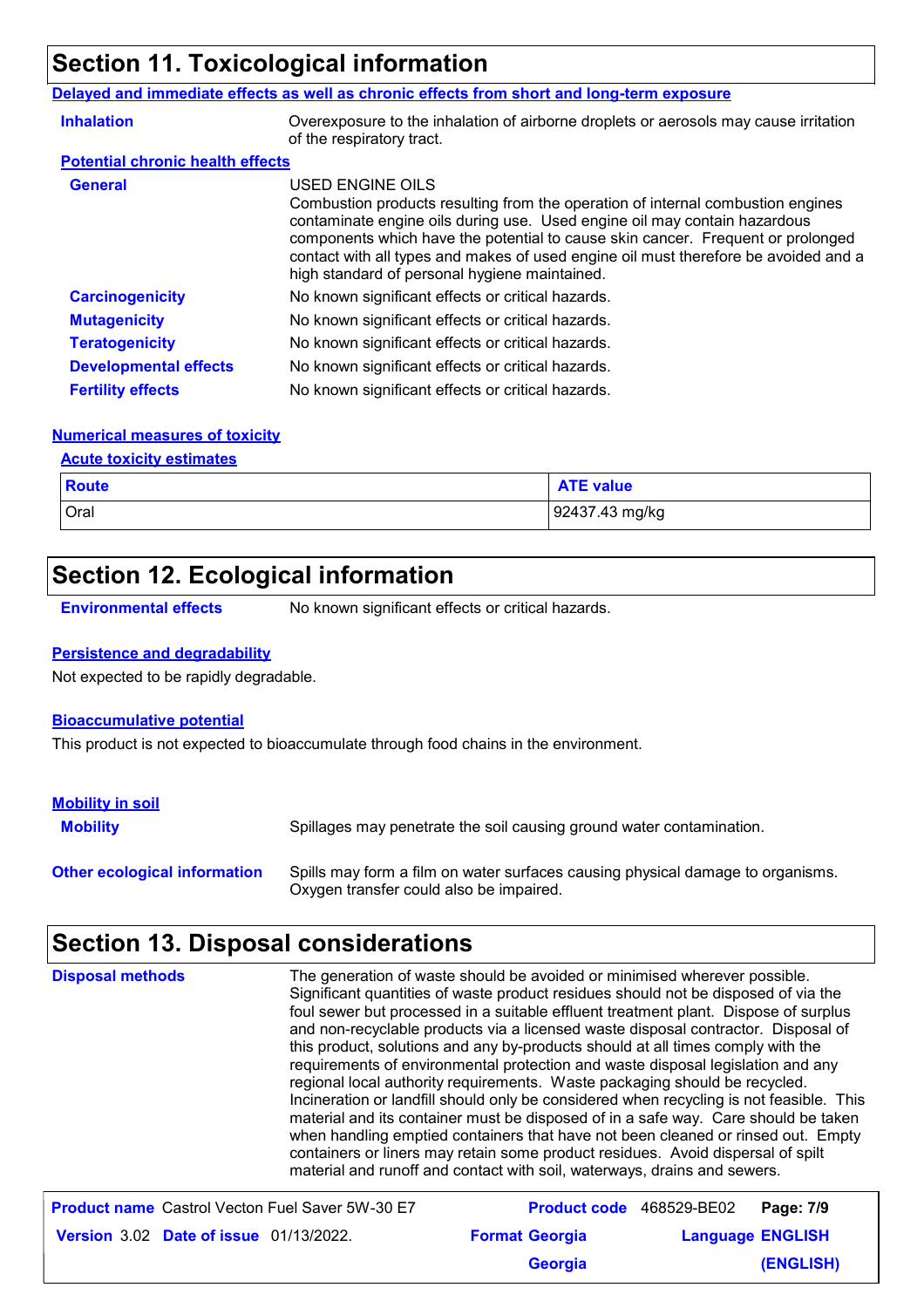# **Section 14. Transport information**

|                                      | <b>IMDG</b>              | <b>IATA</b>    |  |
|--------------------------------------|--------------------------|----------------|--|
| <b>UN number</b>                     | Not regulated.           | Not regulated. |  |
| <b>UN proper</b><br>shipping name    | ٠                        | ٠              |  |
| <b>Transport hazard</b><br>class(es) | $\overline{\phantom{a}}$ | ۰              |  |
| <b>Packing group</b>                 | ۰                        |                |  |
| <b>Environmental</b><br>hazards      | No.                      | No.            |  |
| <b>Additional</b><br>information     | ۰                        | ٠              |  |

**Special precautions for user** Not available.

# **Section 15. Regulatory information**

#### **Regulation according to other foreign laws**

| <b>REACH Status</b>                                             | The company, as identified in Section 1, sells this product in the EU in compliance<br>with the current requirements of REACH. |
|-----------------------------------------------------------------|--------------------------------------------------------------------------------------------------------------------------------|
| <b>United States inventory</b><br>(TSCA 8b)                     | All components are active or exempted.                                                                                         |
| <b>Australia inventory (AIIC)</b>                               | All components are listed or exempted.                                                                                         |
| <b>Canada inventory</b>                                         | All components are listed or exempted.                                                                                         |
| <b>China inventory (IECSC)</b>                                  | All components are listed or exempted.                                                                                         |
| <b>Japan inventory (CSCL)</b>                                   | All components are listed or exempted.                                                                                         |
| <b>Korea inventory (KECI)</b>                                   | All components are listed or exempted.                                                                                         |
| <b>Philippines inventory</b><br>(PICCS)                         | All components are listed or exempted.                                                                                         |
| <b>Taiwan Chemical</b><br><b>Substances Inventory</b><br>(TCSI) | All components are listed or exempted.                                                                                         |

# **Section 16. Other information**

| <b>History</b>                    |                            |
|-----------------------------------|----------------------------|
| <b>Date of printing</b>           | 1/13/2022                  |
| Date of issue/Date of<br>revision | 1/13/2022                  |
| Date of previous issue            | 1/13/2022                  |
| <b>Version</b>                    | 3.02                       |
| <b>Prepared by</b>                | <b>Product Stewardship</b> |

**Date of issue** 01/13/2022. **Version** 3.02 **Format Georgia Language Product name** Castrol Vecton Fuel Saver 5W-30 E7 **Product code** 468529-BE02 **Page: 8/9** | **Language ENGLISH (ENGLISH)** Product code 468529-BE02 Page: 8/9 **Georgia**